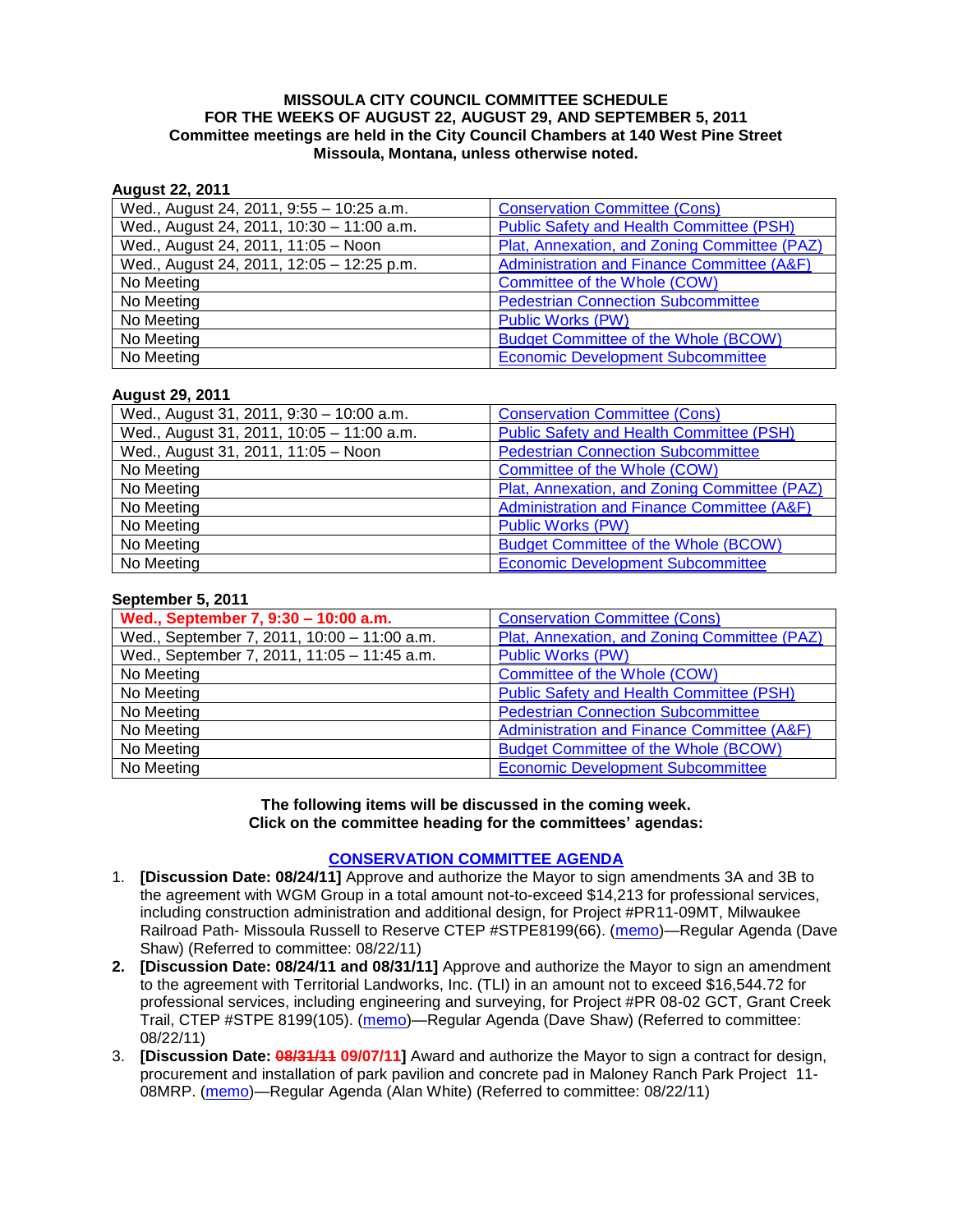### **[PUBLIC SAFETY AND HEALTH COMMITTEE AGENDA](http://www.ci.missoula.mt.us/DocumentCenterii.aspx?FID=836)**

- 1. **[Discussion Date: 08/24/11]** Authorize Mayor to sign award document for COPS Technology Grant in the amount of \$750,000 to be used for upgrades of network and department security, video and mobile data computers for patrol cars and point-to-point network bridges in various areas throughout Missoula. [\(memo\)](http://www.ci.missoula.mt.us/DocumentView.aspx?DID=7137)—Regular Agenda (Mark Muir) (Referred to committee: 08/22/11)
- 2. **[Discussion Date: 08/24/11 and 8/31/11]** Consider an ordinance amending Title 6 Missoula Municipal Code entitled "Animals" repealing Chapters 6.02, 6.04, 6.09, 6.12, 6.16, 6.20 and 6.22, enacting Chapter 6.07 entitled "Animal Ordinance" and renaming Chapter 6.08 entitled "Dogs and Pet Shops" to "Pet Shops, Pet Sales and Boarding Kennels" to generally amend, recodify and update the city's regulations pertaining to animals, increase license fees and increase fines pertaining to violations. [\(memo\)](http://www.ci.missoula.mt.us/DocumentView.aspx?DID=6698)—Regular Agenda (Marty Rehbein) (Referred to committee: 06/27/2011)

## **[PLAT, ANNEXATION & ZONING COMMITTEE AGENDA](http://www.ci.missoula.mt.us/DocumentCenterii.aspx?FID=831)**

- 1. **[Discussion Date: 08/24/11]** Confirm the reappointment of John Horrell to the City Board of Adjustment as first alternate for a term commencing immediately and ending June 30, 2014. [\(memo\)](http://www.ci.missoula.mt.us/DocumentView.aspx?DID=7135)—Regular Agenda (Mayor Engen) (Referred to committee: 08/22/11)
- 2. **[Discussion Date: 08/24/11]** Discuss clarifications to the regulations for non-conforming uses and structures in Title 20, Missoula City Zoning Ordinance, especially pertaining to 20.80.040 Nonconforming Uses, 20.110.050 C3 Exceptions to Side Setbacks, and 20.80.030 Nonconforming Structures. [\(memo\)](http://www.ci.missoula.mt.us/DocumentView.aspx?DID=7140)—Regular Agenda (Tom Zavitz) (Referred to committee: 08/22/11)
- 3. **[Discussion Date: 09/07/11]** An ordinance amending the Missoula City Zoning Ordinance, Title 20 as recommended by the Missoula Consolidated Planning Board and shown in Title 20 maintenance amendments – 2011. [\(memo\)](http://www.ci.missoula.mt.us/DocumentView.aspx?DID=7143)—Regular Agenda (Jen Gress) (Referred to committee: 08/22/11)
- 4. **[Discussion Date: 09/07/11]** An ordinance to rezone property at 1500 39<sup>th</sup> Street from RM1-35 (Residential, 43 multi-dwellings per acre) & RT2.7 (Residential, 16 dwellings per acre) to B1-1 (Neighborhood Business) and RM1.5 (Residential, 20 multi-dwellings per acre [\(PAZ minutes](http://www.ci.missoula.mt.us/Archive.aspx?ADID=4214)  [7/20/2011](http://www.ci.missoula.mt.us/Archive.aspx?ADID=4214) (Returned from Council floor: 08/15/2011)

### **[PEDESTRIAN CONNECTION SUBCOMMITTEE AGENDA](http://www.ci.missoula.mt.us/DocumentCenterii.aspx?FID=845)**

1. **[Discussion Date: 08/31/11]** Review current sidewalk funding mechanisms and research and evaluate additional options. [\(memo\)](http://www.ci.missoula.mt.us/DocumentView.aspx?DID=7017) – Regular Agenda (Marilyn Marler) (Referred to committee: 08/08/2011)

## **[ADMINISTRATION AND FINANCE COMMITTEE AGENDA](http://www.ci.missoula.mt.us/DocumentCenterii.aspx?FID=830)**

1. **[Discussion Date: 08/24/11]** Approve Home Investment Partnerships program (HOME) award agreement H-11-01 with the District XI Human Resource Council in the amount of \$199,100.00 for assistance to at least six (6) low- and moderate-income first-time homebuyers in the form of down payment assistance, closing costs, and homebuyer education per [Resolution Number 7591.](http://www.ci.missoula.mt.us/DocumentView.aspx?DID=7114) [\(memo\)](http://www.ci.missoula.mt.us/DocumentView.aspx?DID=7138)—Regular Agenda (Nancy Harte) (Referred to committee: 08/22/11)

## **[PUBLIC WORKS COMMITTEE AGENDA](http://www.ci.missoula.mt.us/DocumentCenterii.aspx?FID=833)**

- 1. **[Discussion Date: 09/07/11]** Confirm the reappointments of Wes Delano and Jerry Wolf to the Bicycle and Pedestrian Advisory Board for a term commencing September 16, 2011 and ending September 15, 2014. [\(memo\)](http://www.ci.missoula.mt.us/DocumentView.aspx?DID=7136)—Regular Agenda (Mayor Engen) (Referred to committee: 08/22/11)
- 2. **[Discussion Date: 09/07/11]** Confirm the appointment of John Roemer to the Missoula Parking Commission to complete a vacated term beginning September 1 and ending April 30, 2013. [\(memo\)](http://www.ci.missoula.mt.us/DocumentView.aspx?DID=7141)—Regular Agenda (Mayor Engen) (Referred to committee: 08/22/11)
- 3. **[Discussion Date: 09/07/11]** Resolution stating the City of Missoula's policy regarding the proposed sale of Mountain Water's parent company to the Carlyle Group. [\(memo\)](http://www.ci.missoula.mt.us/DocumentView.aspx?DID=7078)—Regular Agenda (Jason Wiener) (Referred to committee: 08/15/2011)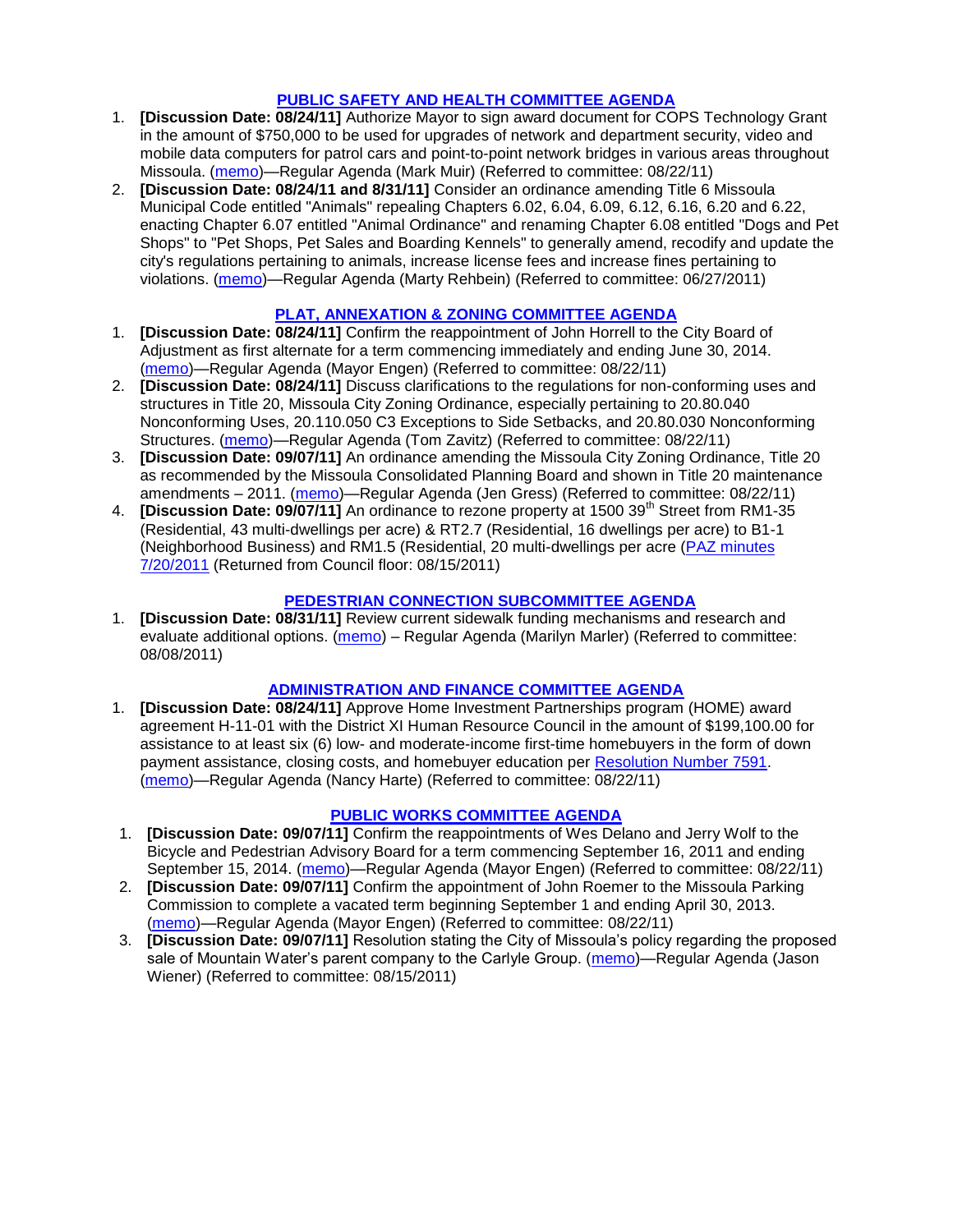### \*\*\*\*\*\*\*\*\*\*\*\*\*\*\*\*\*\*\*\*\*\*\*\*\*\*\*\*\*\*\*\*\*

#### **The following items have been referred to City Council committees, but the committees will not discuss them in the coming week:**

# **PUBLIC SAFETY AND HEALTH COMMITTEE**

- 1. Police Department Update Ongoing in Committee. (Mark Muir)
- 2. Fire Department Update Ongoing in Committee (Mike Painter)
- 3. Health Department Update Ongoing in Committee. (Ellen Leahy)
- 4. Eat Smart Coalition information. [\(memo\)](http://www.ci.missoula.mt.us/DocumentView.aspx?DID=6776)—Regular Agenda (Jason Wiener) (Referred to committee: 07/11/2011)

## **CONSERVATION COMMITTEE**

- 1. Update from Greenhouse Gas Energy Conservation Team. [\(memo\)](http://www.ci.missoula.mt.us/DocumentView.aspx?DID=5945)—Regular Agenda (Ben Schmidt and Marilyn Marler) (Referred to committee: 04/11/2011)
- 2. Discuss the city's strategy to complete a boundary survey of Greenough Park. [\(memo\)](http://www.ci.missoula.mt.us/DocumentView.aspx?DID=5875)—Regular Agenda (Dave Strohmaier) (Referred to committee: 04/04/2011)
- 3. Award contract for design, procurement and installation of park pavilion and concrete pad in Maloney Ranch Park Project 11- 07MRP. [\(memo\)](http://www.ci.missoula.mt.us/DocumentView.aspx?DID=6859)—Regular Agenda (Alan White) (Referred to committee: 07/18/2011)
- 4. Approve and authorize the Mayor to sign the agreement with MRP for procurement and transfer of wood waste to support the Missoula Sawmill Site Wood Waste Reclamation Project, per the DNRC Wood Waste Grant awarded the City of Missoula. [\(memo\)](http://www.ci.missoula.mt.us/DocumentView.aspx?DID=6682)—Regular Agenda (Alan White) (Referred to committee: 06/27/2011)

# **PLAT, ANNEXATION & ZONING COMMITTEE**

- 1. Annexation. (see separate list at City Clerk's Office for pending annexations) (Ongoing in Committee)
- 2. Request to rezone the property legally described as Lot 3 of Scott Street Lots Subdivision, located in Section 16, T13N, R19W, P.M.M. form D (Industrial) to I-1 (Light Industrial), based on the finding of fact and conclusions of law. (PAZ [05/21/08\)](ftp://ftp.ci.missoula.mt.us/Packets/Council/2008/2008-06-02/080521paz.pdf) (Returned from Council floor: 6/2/08)
- 3. Ongoing discussion of City planning issues with members of the Planning Board.—Regular Agenda (Bob Jaffe) (Referred to committee: 3/20/06)
- 4. Resolution repealing resolution No. 7404 and declaring the annexation of Lots 53 and 54 Dinsmore's Orchard Homes No. 5 null and void. [\(memo\)](http://www.ci.missoula.mt.us/DocumentView.aspx?DID=5349)—Regular Agenda (Jessica Miller) (Referred to committee: 01/10/2011)
- 5. Resolution to annex and incorporate within the boundaries a certain parcel of land described as Linda Vista 12<sup>th</sup> Supplement, and zone the property Miller Creek View addition planned unit development with the underlying zoning of R-215 residential in the city all located in Section 13, Township 12 North, Range 20 West, P.M.M. [\(memo\)](http://www.ci.missoula.mt.us/DocumentView.aspx?DID=5992)—Regular Agenda (Jessica Miller) (Referred to committee: 04/11/2011)
- 6. An [ordinance](http://www.ci.missoula.mt.us/DocumentView.aspx?DID=6463) to rezone property located at 1500 39<sup>th</sup> Street. The property is currently zoned RM1-35 (Residential, 43 multi-dwellings per acre) and RT2.7 (Residential, 16 dwellings per acre) and if approved the property will be zoned to B1-1 (Neighborhood Business) and RM1.5 (Residential, 29 multi-dwellings per acre). [\(Memo\)](http://www.ci.missoula.mt.us/DocumentView.aspx?DID=6469) [\(PAZ\)](http://www.ci.missoula.mt.us/Archive.aspx?ADID=4010) (Returned from Council floor: 06/06/2011)
- 7. Conditional use request for property located at the 1100 block of East Broadway for mini-storage facility owned by Montana Rail Link. [\(memo\)](http://www.ci.missoula.mt.us/DocumentView.aspx?DID=7067)—Regular Agenda (Aaron Wilson and Janet Rhoades) (Referred to committee: 08/15/2011)

## **ADMINISTRATION AND FINANCE COMMITTEE**

- 1. Approve claims. (Ongoing) (Consent Agenda)
- 2. Approve journal vouchers. (Ongoing) (Consent Agenda)
- 3. Approve budget transfers. (Ongoing) (Consent Agenda)
- 4. An ordinance amending the municipal code as it relates to bike licensing. [\(A&F\)](ftp://ftp.ci.missoula.mt.us/Packets/Council/2008/2008-12-15/081210af.pdf) (Returned from council floor: 12/15/08) (Tabled 8/3/2011)
- 5. Amend Council rules to change the Council's regular meeting schedule to two meetings per month [\(memo\)](http://www.ci.missoula.mt.us/DocumentView.aspx?DID=4027).—Regular Agenda (Marty Rehbein) (Referred to committee: 06/07/10)
- 6. Discuss the disposition of surplus city land. [\(memo\)](http://www.ci.missoula.mt.us/DocumentView.aspx?DID=4862)—Regular Agenda (John Newman) (Referred to committee: 10/25/10)